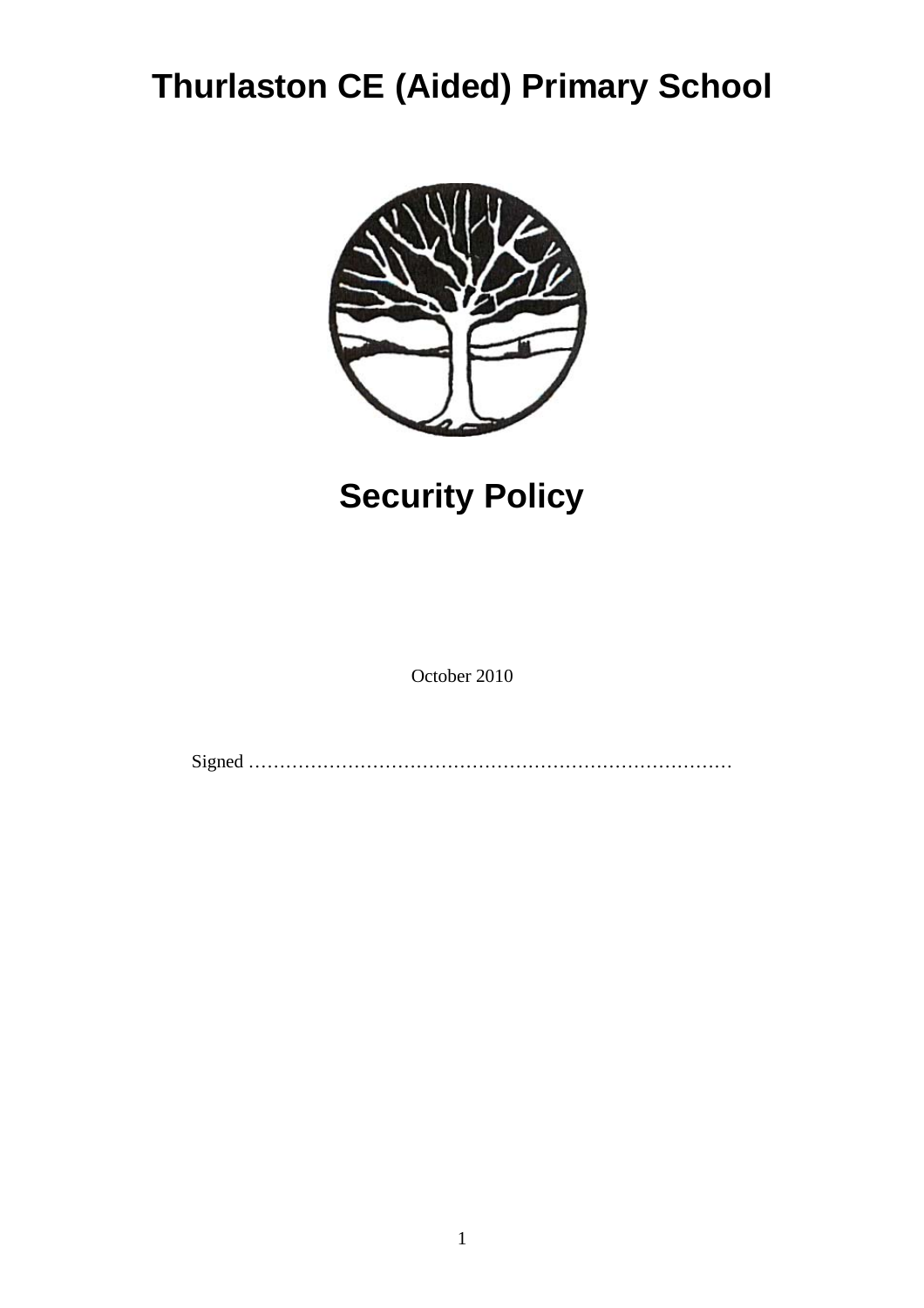## **SECURITY POLICY**

*Teaching and Living the Christian Way of Life* 

#### **Security**

This should be read in conjunction with Health and Safety Policy, including First Aid and Emergency Fire measures.

#### **General Aims**

- Enhanced security
- Develop community awareness and responsibility for school and pupils
- Reflect respect for personnel involved at school

#### **Expenditure**

Effective practical reorganisation can bring improvement with little costs. Security improvements will be tied in to building and maintenance costs.

#### **Reporting – Formal**

Governors will be advised of security matters through the Health and Safety Committee, and reports from the Headteacher. Parents will be informed via newsletters.

#### **Reporting – Informal**

Within the school and community, informal contact ensures appropriate action can be initiated and sustained.

#### **Recording**

Incidents of security violation (or near misses) will be recorded in the Premises Officer Maintenance Book kept in the Office. Reports will include date, time, place and nature of incident, and how it was handled. This will allow monitoring to take place.

#### **Risk Analysis**

The Annual Health and Safety tour will include the Annual Security Risk Assessment and will be carried out under the headings:

- Buildings and Site Security
- Personal Security
- Property Security
- Security Incidents (See Appendix A)

#### **Crisis Policy**

The policy includes a crisis policy statement (see Appendix B)

#### **Security Manager**

The role of Security Manager includes:

- Prepare and update a policy statement for the Governors' approval
- Implement the policy
- Carry out security risk assessment surveys
- Liaise with local police
- Recommend to Governors, measures to control and minimise risks
- Ensure staff training/understanding
- Monitor implementation and effectiveness of school's security strategy
- Review and report on the outcomes
- Be aware of current regulations relating to security issues on school premises, such as access, police powers, offensive weapons, bomb threats, etc.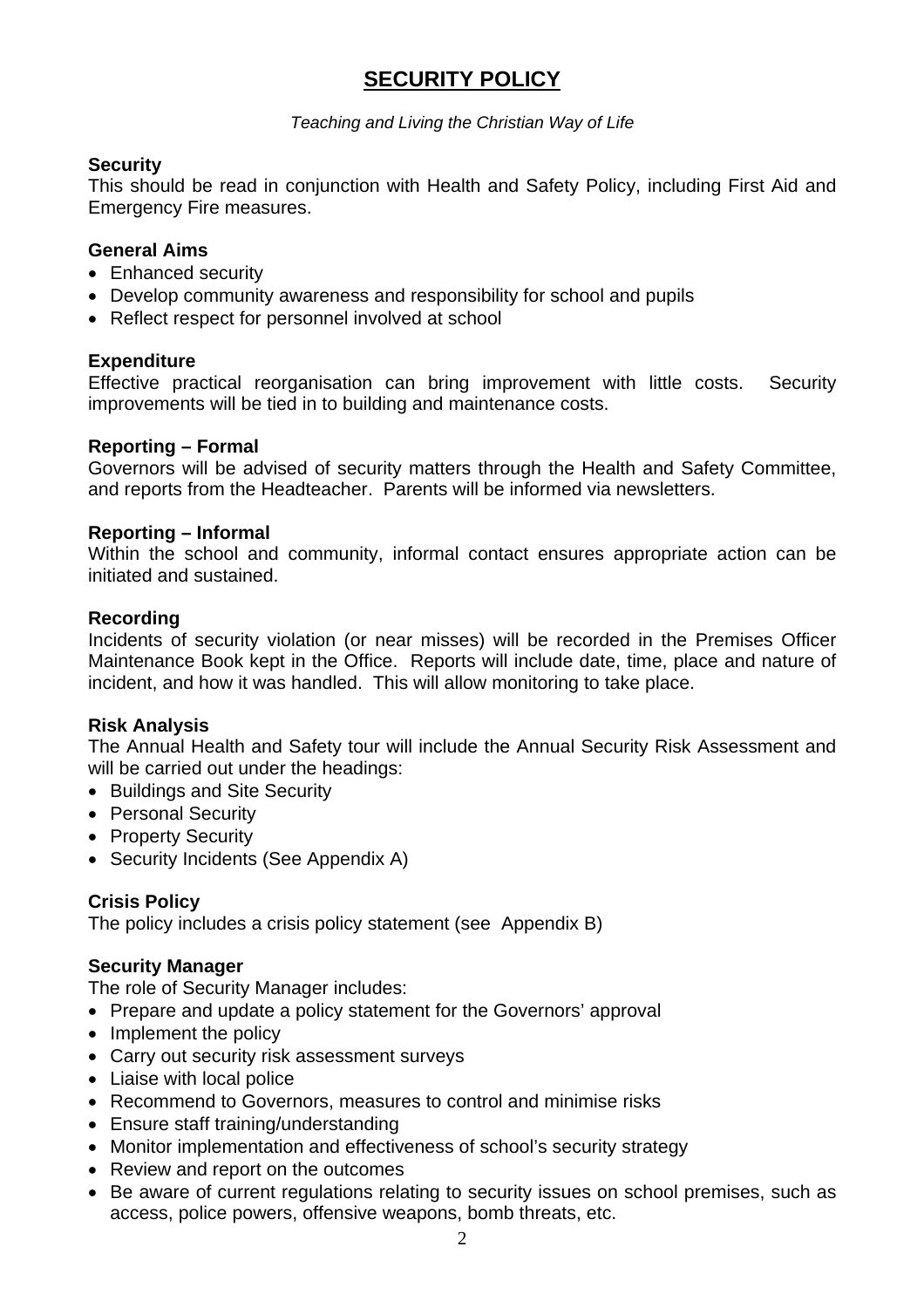## **Off Site Visits**

Prior to a visit the following elements of the activity must be considered:

- Letter to parents including necessary permission
- Arrival time at school (if early)
- Transport (including following new seatbelt regulations)
- Precise timetabling
- Toilets
- Returning home after school hours
- The nature of the activity venue itself

#### **Records**

Records kept at school should include:

- Risk assessments for the visit.
- Itinerary
- Attendance list
- Name of senior staff contact
- Evaluation of activity benefits obtained

- difficulties encountered

 (This will help identify possible dangers, and act as a critical report on quality and relevance of the activity.)

• Report of Minor accidents and near misses – to go with evaluation of activity.

#### **Emergency Plans**

Emergency plans must be made for every group making an off-site visit. Four fundamental matters must be considered:

- Emergency action
- Communications
- Medical co-operation
- Reporting

#### **Emergency action**

Should an incident occur, action must be taken to retrieve any situation using the appropriate rescue services. When an emergency occurs, the teacher in charge should follow set procedure which will include:

- Taking steps to safeguard against further incidents by isolating the group from the scene
- Administering first aid or immediate action to prevent further injury or trauma
- Accounting for all the pupils, by checking the group list
- Sending for immediate help
- Ensuring that all accompanying adults are informed of the accident and the action that has been taken
- Ensuring any injured pupil is accompanied to hospital by a responsible adult who has the authority to agree to treatment
- Making appropriate arrangements for the other pupils.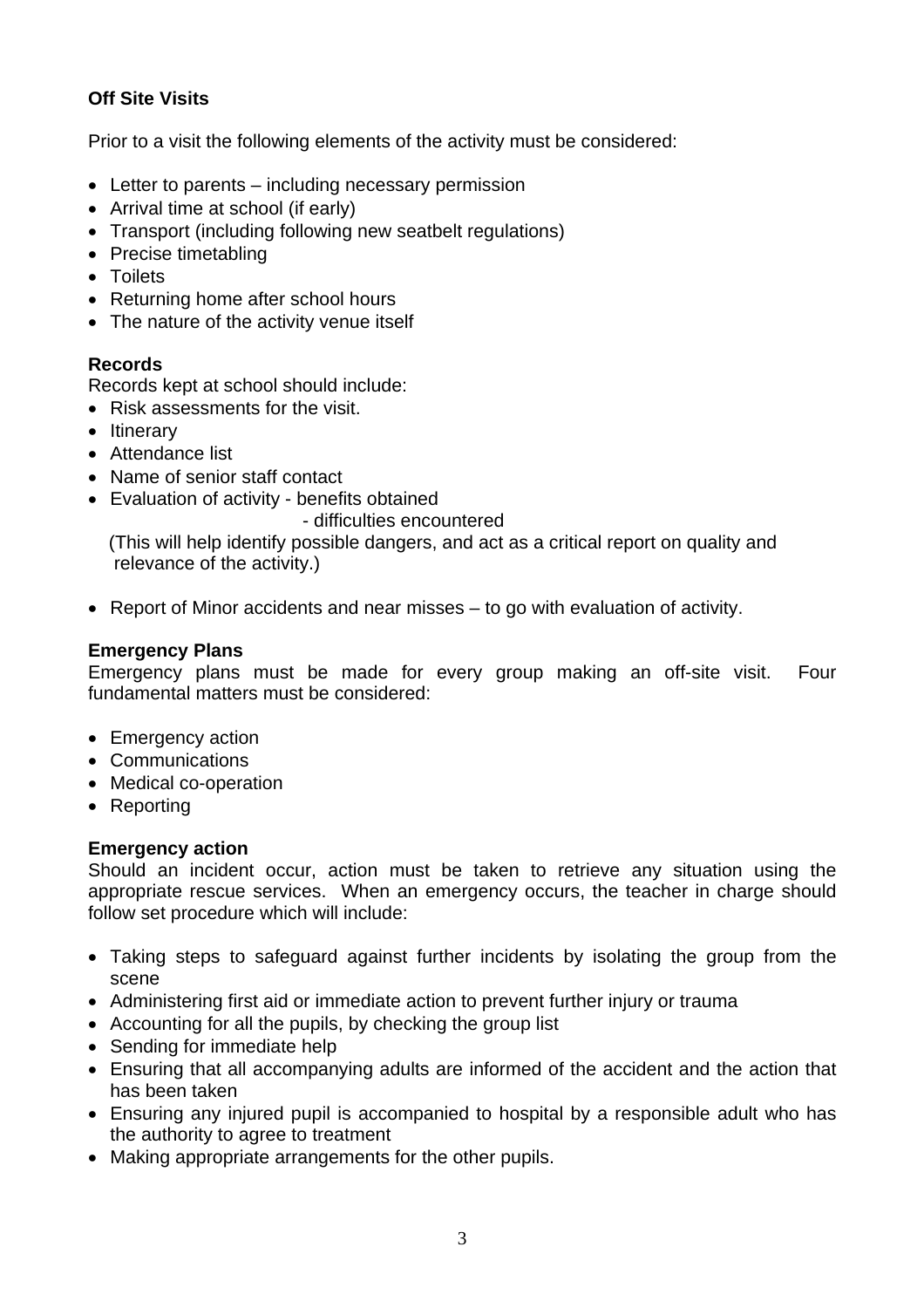#### **Communications**

- Immediately inform the Headteacher and/or the link person giving full details of the incident. The group leader should control information by restricting access to telephones until communication has been made with the Headteacher or link person.
- Ensure all parents have been informed.

#### **Media Co-operation**

The incident may immediately attract media interest.

- Only the group leader should make comments and only the basic facts should be given.
- Names should never be released.
- Care should be taken in the preparation of any statement as legal action might follow an incident. (An ill-considered statement from a young person or adult member of the group may be inaccurate, excessively emotional and may prejudice any later enquiry.)

#### **Reporting**

- As soon as possible, whilst events are still fresh in everyone's memory, the group leader should begin to compile notes ready to formulate an official report.
- Note should be taken of the witnesses' names and addresses.
- A full and comprehensive report must be prepared and Health & Safety at Work reports should be produced as necessary (Reporting of Injuries, Diseases and Dangerous Occurrences Regulations 1995 RIDDOR).

Further information is available from the Educational Visits Co-ordinator who must be informed before a visit and have the relevant paperwork processed.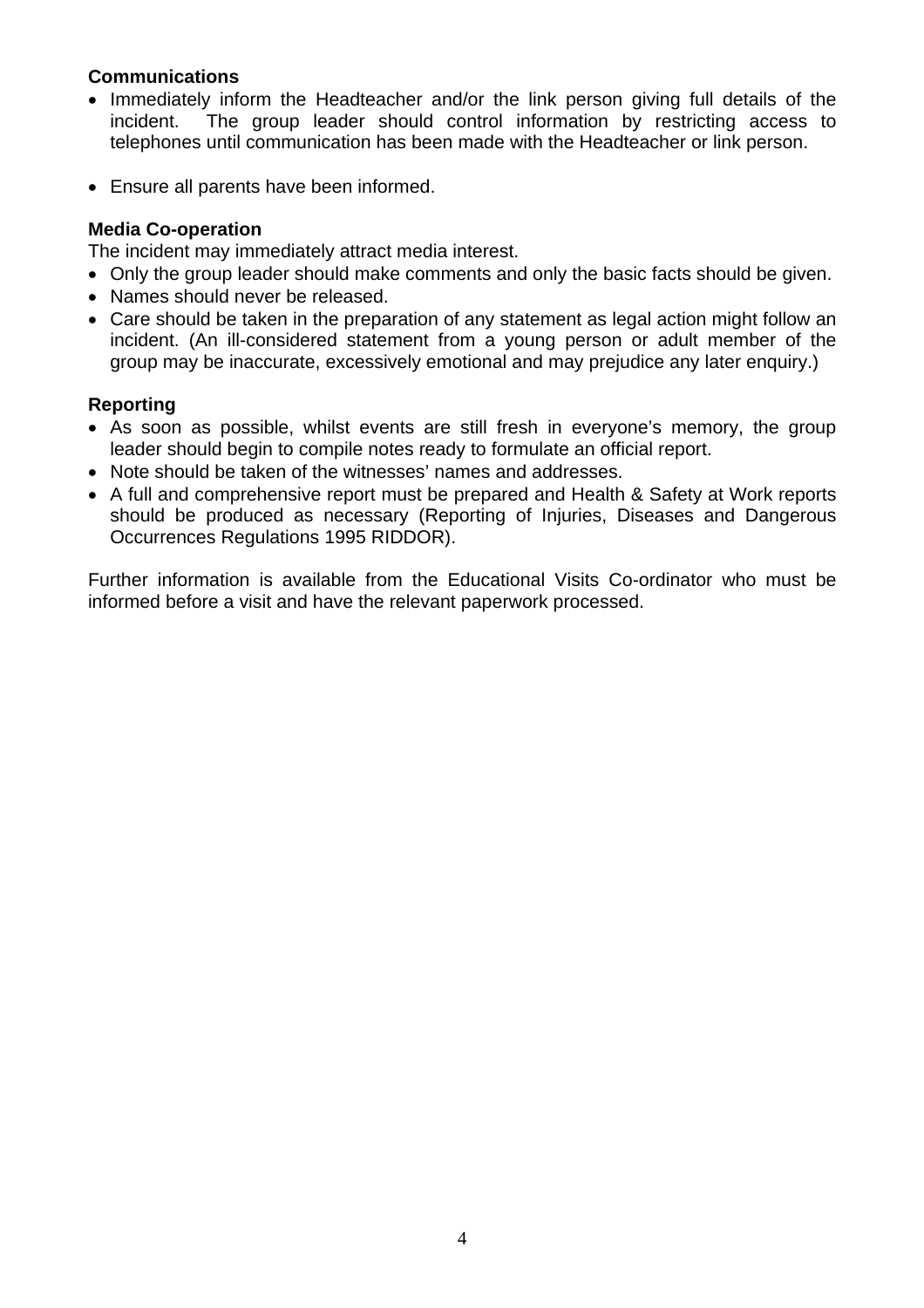#### **THURLASTON CE PRIMARY SCHOOL**

#### **Safety and Security Measures**

#### **Access**

Access to the school is restricted during the school hours. The gates and all doors are locked or have electronic access between the 9:15 am and 3pm. Access to the school is via the gate and door at the back of the school and the intercom system that is attached. Between 7:15 -9:15am and 3-6pm access to the property is open but access to the buildings is still restricted.

#### **Signing-in**

All visitors are asked to sign in at the office and should wear a label for the duration of their visit. Any staff may challenge a visitor politely, e.g. "Can I help you?" or "Can I show you the way to the office?"

#### **Latecomers**

Children arriving late should be escorted to the office, as their normal doors will be locked. The time of their arrival will be recorded.

#### **Security Devices**

All areas of the school are covered by infra-red intruder devices, connected to a security firm and monitored by the police. Several CCTV cameras are in use, displaying and recording movements at the front and rear of the school. Security lighting is also in place at the front and rear of the school. There is electronic access to the buildings within the school.

#### **Money/Valuables**

Pupils are requested not to bring valuable items to school and parents are reminded that we cannot take responsibility for such items. School money, cheques, etc. are housed in a fireproof safe, and banked regularly. LA advice is that internal doors should not be locked, as the ensuing damage, should a burglary occur is often extremely costly. We have a small ICT store which is lockable.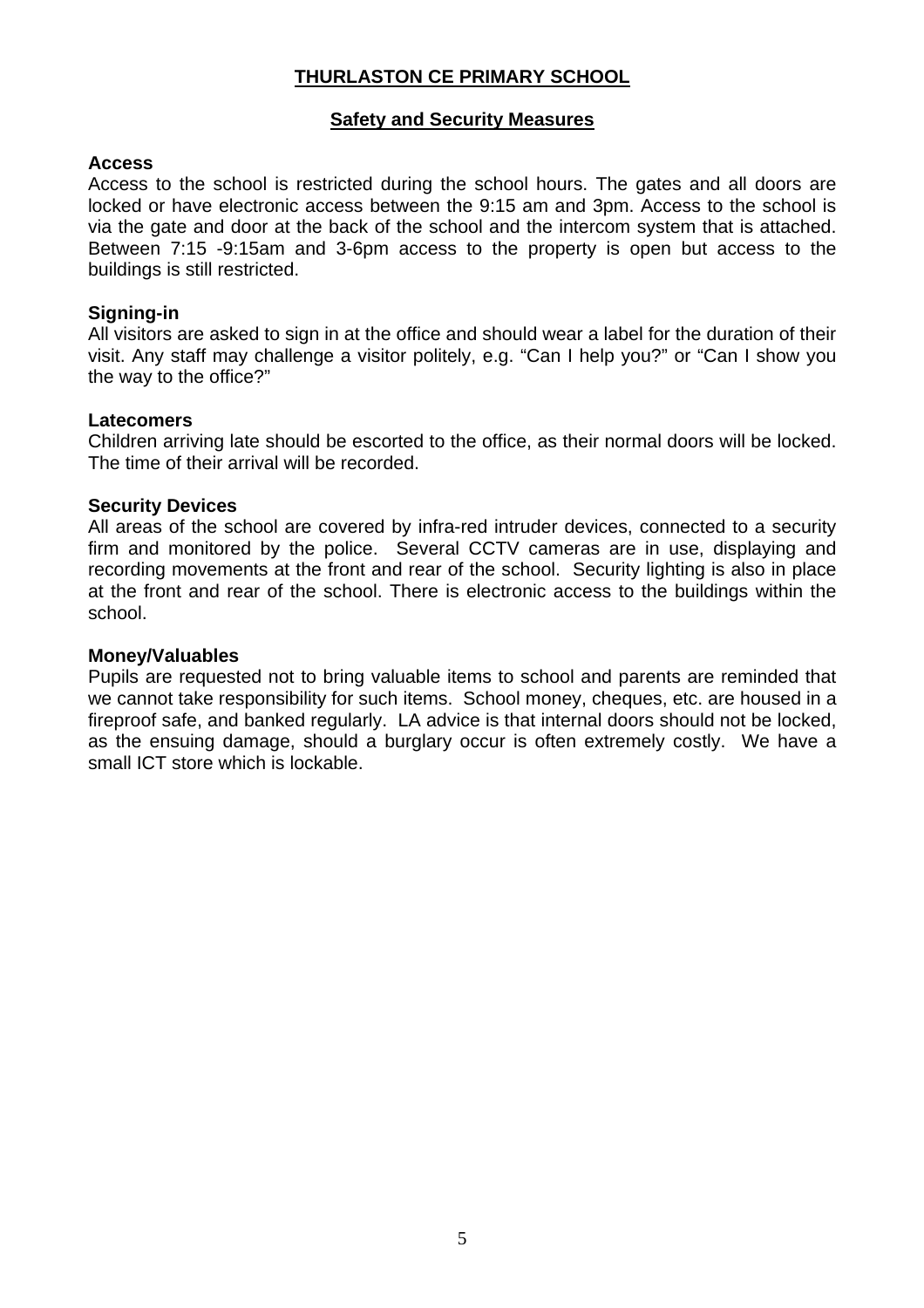### **Safety and Security Guidelines for Contractors on Site**

### **at Thurlaston CE Primary School**

- Visit the office to sign in.
- Inform the school when leaving and sign out.
- Check the asbestos report and other information contained in the Health and Safety folder for contractors.
- Take the necessary precautions for personal safety. When appropriate wear hard hats and any other personal protective equipment.
- Take the necessary precautions to ensure that the environment is safe for pupils and staff.
- Inform the Headteacher if machinery or hazardous chemicals are being brought onto site.
- Ensure a "hot works permit" is granted for work including the use of heat. (see appendix C)
- Ensure that all equipment is safe and properly tested.
- Arrange with the Premises Officer if you require further access to the site at out of school times.
- Inform the Headteacher or Premises Officer if you notice any potential hazards on the site, even if not of your own making.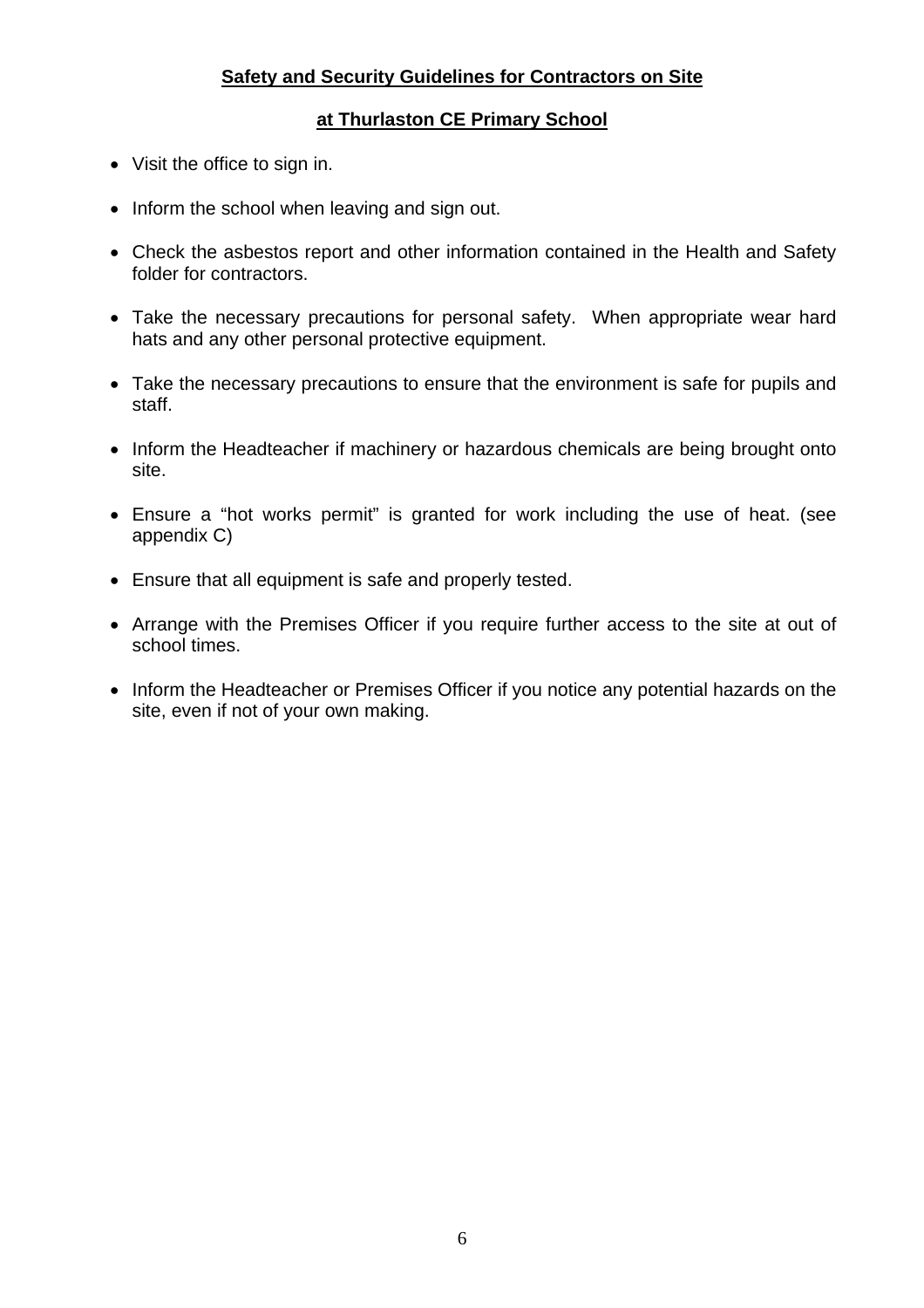## **Appendix A**

## **Risk Assessment**

The annual Risk Assessment will address the following aspects of security:

## **A. Buildings & Site**

- Perimeter Security
- Lighting
- Reception Arrangements
- Unsupervised doors
- Windows
- Letterboxes
- Internal Security (school closed)

" (school open)<br>" (limited open)

(limited occupancy)

- Key Security
- Design (new building, improvements)
- Police

## **B. Personal Safety**

- Working alone
- Mobile
- Working with pupils with behavioural difficulties
- Handling money
- Disciplining pupils
- Dealing with angry pupils
- Training
- Recording
- Support for staff

## **C. Property Security**

- Personal property
- Expensive items
- Information/resources

## **D. Security incidents**

A brief report will be made by the Health & Safety Committee following the annual Risk Analysis.

The policy itself will be reviewed biennially.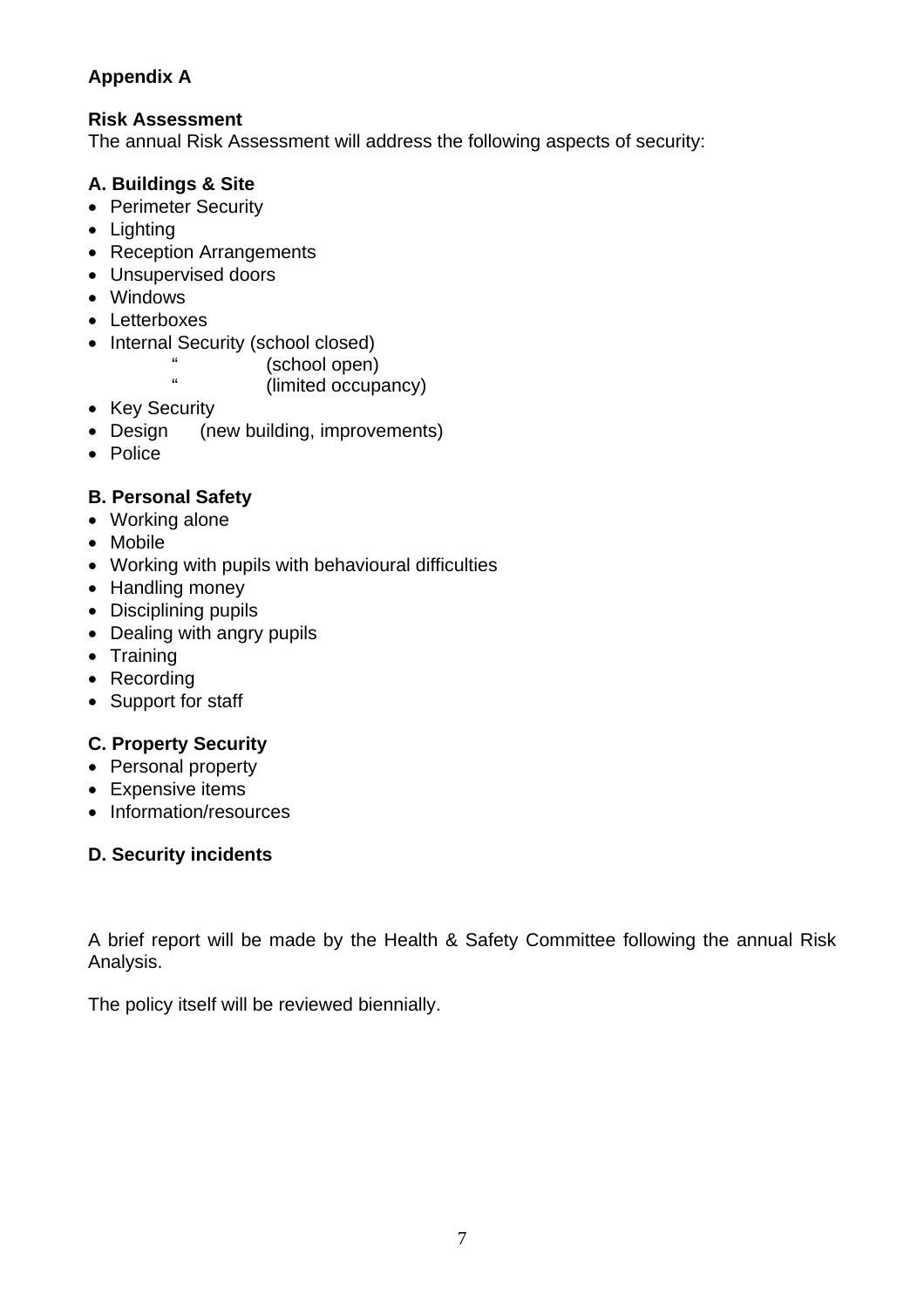## **Appendix B**

## **Crisis Policy**

Although it is very unlikely that a major crisis will occur in our school, consideration is given to the practices and procedures that would be employed should an incident occur, so that as far as it is possible, the crisis will be dealt with efficiently and speedily, thus limiting hazardous and dangerous circumstances.

Sort of crisis considered:

- Violence and assault in school
- Death or injuries on school journeys
- Civil disturbances and terrorism
- Fire destruction or vandalism of the school
- Natural disaster in the community (e.g. flood)
- Road, sea or air traffic accident involving pupils
- A pupil or teacher being taken hostage

Contact telephone numbers are regularly reviewed. These will include:

- Head and senior staff
- Chair of Governors
- Premises Officer
- Emergency services
- Local hospital
- Local radio and press

Twenty-four hour contact is generally available.

### **Minimising the effects of a crisis**

- All important records are duplicated and held off the premises as part of the daily backup procedures carried out by office staff.
- The fire drill is rehearsed each term, with feedback on how procedures can be improved
- Visitors to the school sign in and out, and wear a visitor labels.
- Parents of pupils must inform the school office if arriving or departing at an unscheduled time of day
- Staff must enter and exit the building using the agreed procedures and ensure they use their electronic tabs.
- Details of staff and pupils' next-of-kin and where to make contact with them is held in school.
- All centres visited have a health and safety policy which covers the needs and requirements of the school and, where necessary, is licensed for specific activities
- Utilities and services are maintained regularly
- New members of staff are made aware of safety policies and trained as necessary

## **Other matters to consider when a crisis occurs**

- Initiate emergency procedures
- Establish a point of contact
- Prepare a press release and set up a contact for the media
- Inform all staff of the extent of the situation
- Inform pupils not involved in the crisis and reassure them
- Inform parents of the pupils involved
- Ensure, where possible, the school continues to operate
- Staff the school telephone line and note all conversations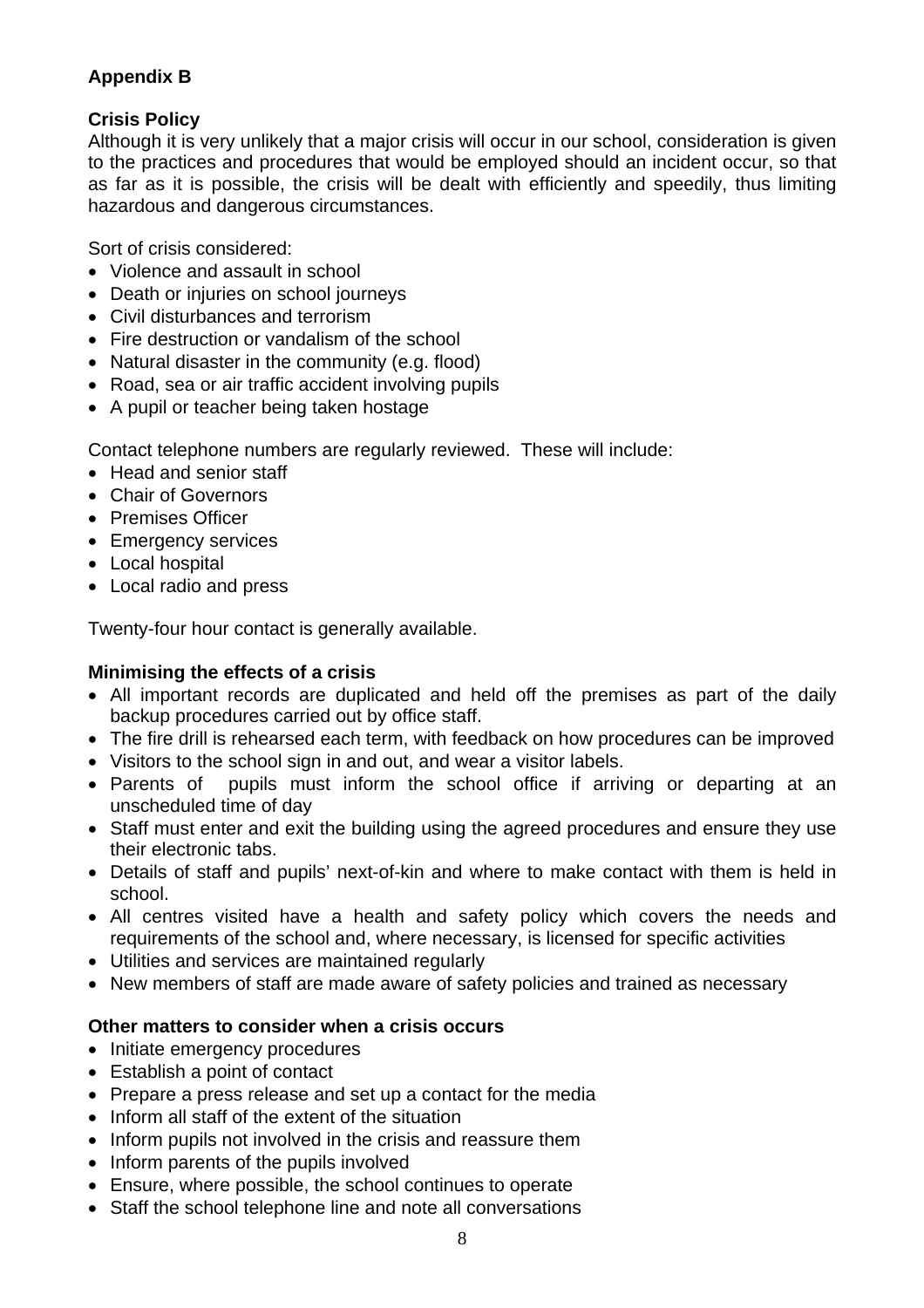- Inform the school governors
- Inform the LA if appropriate
- Involve specialist services where necessary, e.g. counselling services
- Inform parents of all pupils at the school and advise them that their child may be upset, even if not directly involved
- Consider the provision of temporary accommodation at the school, where necessary
- Staff be made aware of the effects of Post Traumatic Stress Disorder (PTSD) and how to handle the symptoms when displayed by other staff, pupils and parents
- Visit the injured in hospital/attend funerals/organise a memorial/special assembly, etc
- Devise strategies for easing pupils' re-entry into school after long term absence
- Establish a detailed log of all matters related to the crisis and actions carried out
- Consider the different cultural and religious attitudes to disability, disasters, death, bereavement, mourning and funerals.